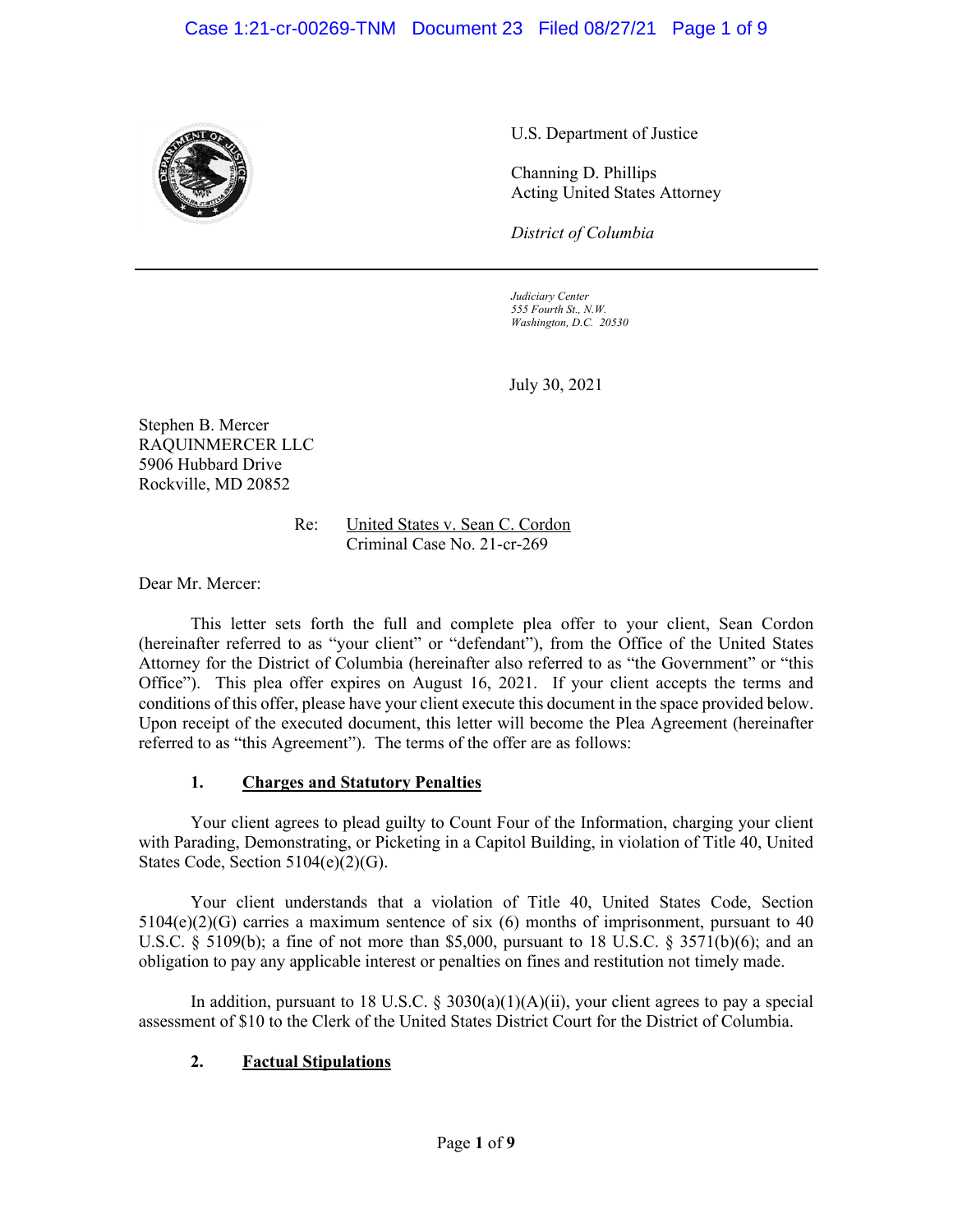Your client agrees that the attached "Statement of Offense" fairly and accurately describes your client's actions and involvement in the offense to which your client is pleading guilty. Please have your client sign and return the Statement of Offense as a written proffer of evidence, along with this Agreement.

# **3. Cooperation with Additional Investigaiton**

Your client agrees to allow law enforcement agents to review any social media accounts operated by your client for statements and postings in and around January 6, 2021 prior to sentencing. Your client can accomplish this through an in-person meeting with a law enforcement agent to allow the law enforcement agent to look through social media accounts on your client's phone or other device.

# **4. Additional Charges**

In consideration of your client's guilty plea to the above offense, your client will not be further prosecuted criminally by this Office for the conduct set forth in the attached Statement of Offense. The Government will request that the Court dismiss the remaining counts of the Information in this case at the time of sentencing. Your client agrees and acknowledges that the charges to be dismissed at the time of sentencing were based in fact.

After the entry of your client's plea of guilty to the offense identified in paragraph 1 above, your client will not be charged with any non-violent criminal offense in violation of Federal or District of Columbia law which was committed within the District of Columbia by your client prior to the execution of this Agreement and about which this Office was made aware by your client prior to the execution of this Agreement. However, the United States expressly reserves its right to prosecute your client for any crime of violence, as defined in 18 U.S.C. § 16 and/or 22 D.C. Code § 4501, if in fact your client committed or commits such a crime of violence prior to or after the execution of this Agreement.

# **5. Sentencing Guidelines Do Not Apply**

Your client understands that the sentence in this case will be determined by the Court, pursuant to the factors set forth in 18 U.S.C.  $\S$  3553(a). Your client further understands that 40 U.S.C.  $\S$  5104(e)(2)(G) is a class B misdemeanor, as defined by 18 U.S.C.  $\S$  3559(a)(7). Accordingly, pursuant to § 1B1.9 of the United States Sentencing Commission, *Guidelines Manual* (2018), the sentencing guidelines do not apply to your client's sentencing.

# **6. Reservation of Allocution**

The Government and your client reserve the right to describe fully, both orally and in writing, to the sentencing judge, the nature and seriousness of your client's misconduct, including any misconduct not described in the charges to which your client is pleading guilty, to inform the presentence report writer and the Court of any relevant facts, to dispute any factual inaccuracies in the presentence report, and to contest any matters not provided for in this Agreement.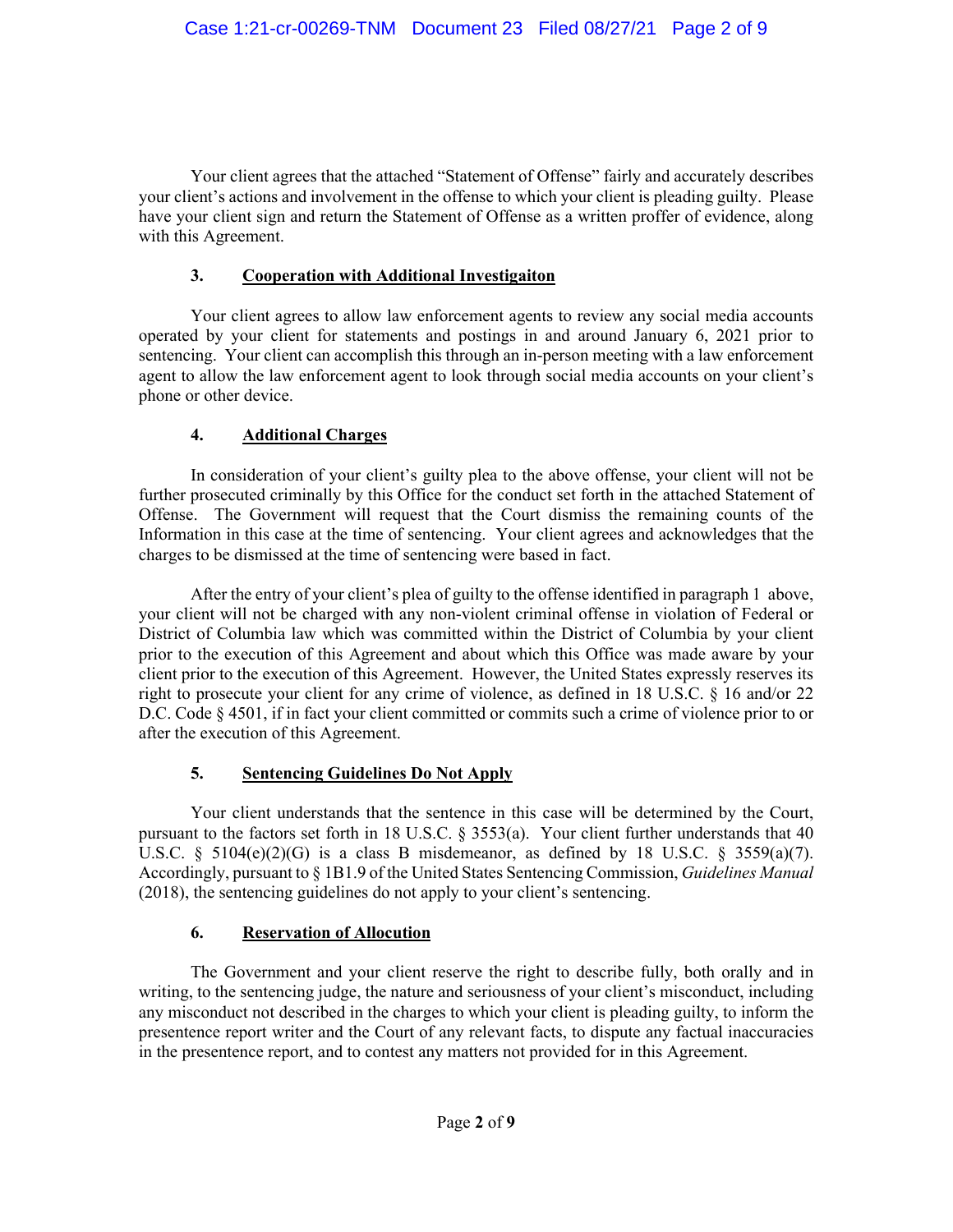In addition, if in this Agreement the parties have agreed to recommend or refrain from recommending to the Court a particular resolution of any sentencing issue, the parties reserve the right to full allocution in any post-sentence litigation. The parties retain the full right of allocution in connection with any post-sentence motion which may be filed in this matter and/or any proceeding(s) before the Bureau of Prisons. In addition, your client acknowledges that the Government is not obligated and does not intend to file any post-sentence downward departure motion in this case pursuant to Rule 35(b) of the Federal Rules of Criminal Procedure.

### **7. Court Not Bound by this Agreement**

Your client understands that the sentence in this case will be imposed in accordance with 18 U.S.C. § 3553(a). Your client further understands that the sentence to be imposed is a matter solely within the discretion of the Court. Your client acknowledges that the Court is not obligated to follow any recommendation of the Government at the time of sentencing. Your client understands that the Government's recommendation is not binding on the Court.

Your client acknowledges that your client's entry of a guilty plea to the charged offense authorizes the Court to impose any sentence, up to and including the statutory maximum sentence. The Government cannot, and does not, make any promise or representation as to what sentence your client will receive. Moreover, it is understood that your client will have no right to withdraw your client's plea of guilty should the Court impose a sentence that does not follow the Government's sentencing recommendation. The Government and your client will be bound by this Agreement, regardless of the sentence imposed by the Court. Any effort by your client to withdraw the guilty plea because of the length of the sentence shall constitute a breach of this Agreement.

## **8. Conditions of Release**

Your client acknowledges that, although the Government will not seek a change in your client's release conditions pending sentencing, the final decision regarding your client's bond status or detention will be made by the Court at the time of your client's plea of guilty. The Government may move to change your client's conditions of release, including requesting that your client be detained pending sentencing, if your client engages in further criminal conduct prior to sentencing or if the Government obtains information that it did not possess at the time of your client's plea of guilty and that is relevant to whether your client is likely to flee or pose a danger to any person or the community. Your client also agrees that any violation of your client's release conditions or any misconduct by your client may result in the Government filing an ex parte motion with the Court requesting that a bench warrant be issued for your client's arrest and that your client be detained without bond while pending sentencing in your client's case.

## **9. Waivers**

## **a. Venue**

Your client waives any challenge to venue in the District of Columbia.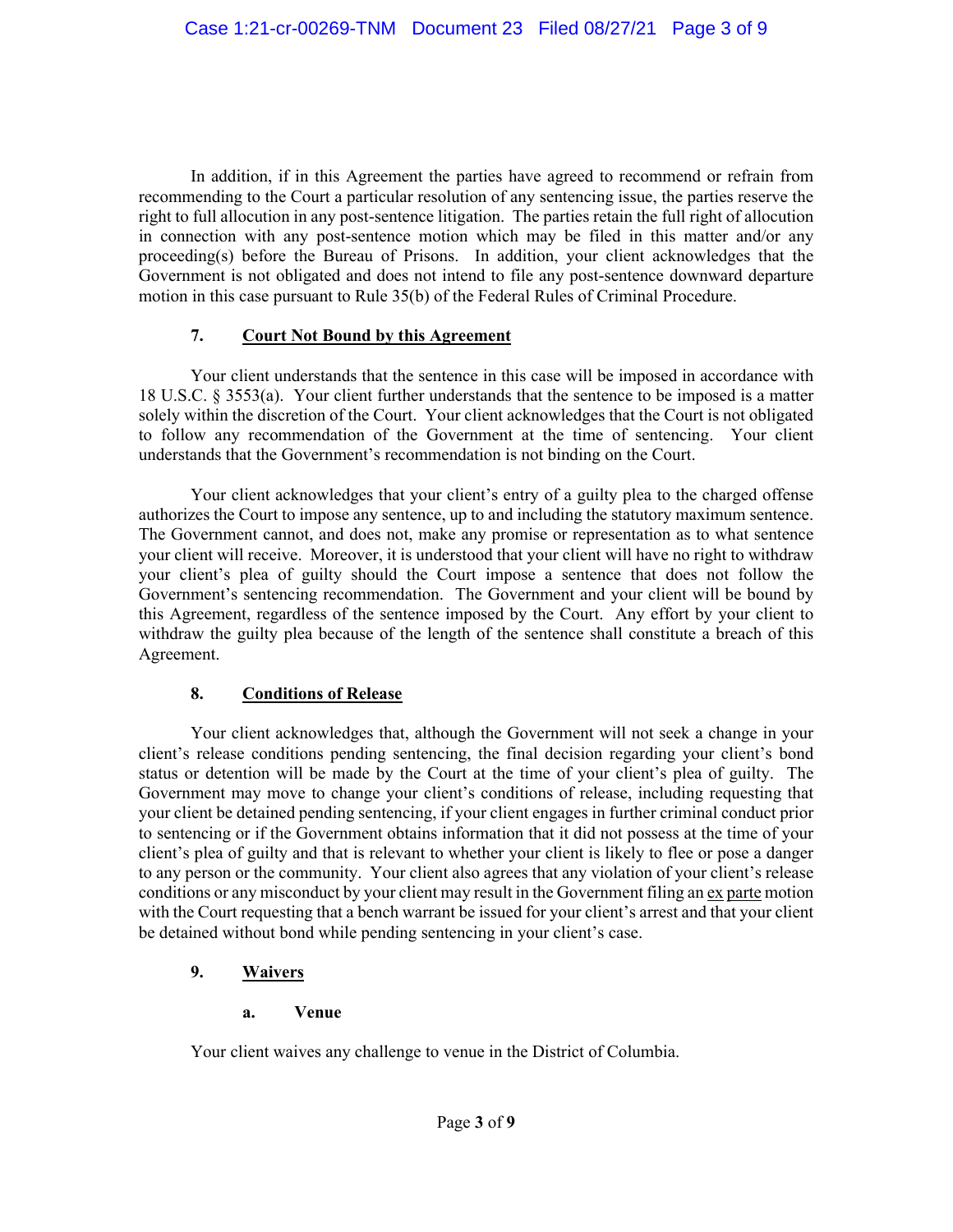#### **b. Statute of Limitations**

Your client agrees that, should the conviction following your client's plea of guilty pursuant to this Agreement be vacated for any reason, any prosecution, based on the conduct set forth in the attached Statement of Offense, that is not time-barred by the applicable statute of limitations on the date of the signing of this Agreement (including any counts that the Government has agreed not to prosecute or to dismiss at sentencing pursuant to this Agreement) may be commenced or reinstated against your client, notwithstanding the expiration of the statute of limitations between the signing of this Agreement and the commencement or reinstatement of such prosecution. It is the intent of this Agreement to waive all defenses based on the statute of limitations with respect to any prosecution of conduct set forth in the attached Statement of Offense that is not time-barred on the date that this Agreement is signed.

#### **c. Trial Rights**

Your client understands that by pleading guilty in this case your client agrees to waive certain rights afforded by the Constitution of the United States and/or by statute or rule. Your client agrees to forego the right to any further discovery or disclosures of information not already provided at the time of the entry of your client's guilty plea. Your client also agrees to waive, among other rights, the right to plead not guilty, and the right to a jury trial. If there were a jury trial, your client would have the right to be represented by counsel, to confront and cross-examine witnesses against your client, to challenge the admissibility of evidence offered against your client, to compel witnesses to appear for the purpose of testifying and presenting other evidence on your client's behalf, and to choose whether to testify. If there were a jury trial and your client chose not to testify at that trial, your client would have the right to have the jury instructed that your client's failure to testify could not be held against your client. Your client would further have the right to have the jury instructed that your client is presumed innocent until proven guilty, and that the burden would be on the United States to prove your client's guilt beyond a reasonable doubt. If your client were found guilty after a trial, your client would have the right to appeal your client's conviction. Your client understands that the Fifth Amendment to the Constitution of the United States protects your client from the use of self-incriminating statements in a criminal prosecution. By entering a plea of guilty, your client knowingly and voluntarily waives or gives up your client's right against self-incrimination.

Your client acknowledges discussing with you Rule 11(f) of the Federal Rules of Criminal Procedure and Rule 410 of the Federal Rules of Evidence, which ordinarily limit the admissibility of statements made by a defendant in the course of plea discussions or plea proceedings if a guilty plea is later withdrawn. Your client knowingly and voluntarily waives the rights that arise under these rules in the event your client withdraws your client's guilty plea or withdraws from this Agreement after signing it.

Your client also agrees to waive all constitutional and statutory rights to a speedy sentence and agrees that the plea of guilty pursuant to this Agreement will be entered at a time decided upon by the parties with the concurrence of the Court. Your client understands that the date for sentencing will be set by the Court.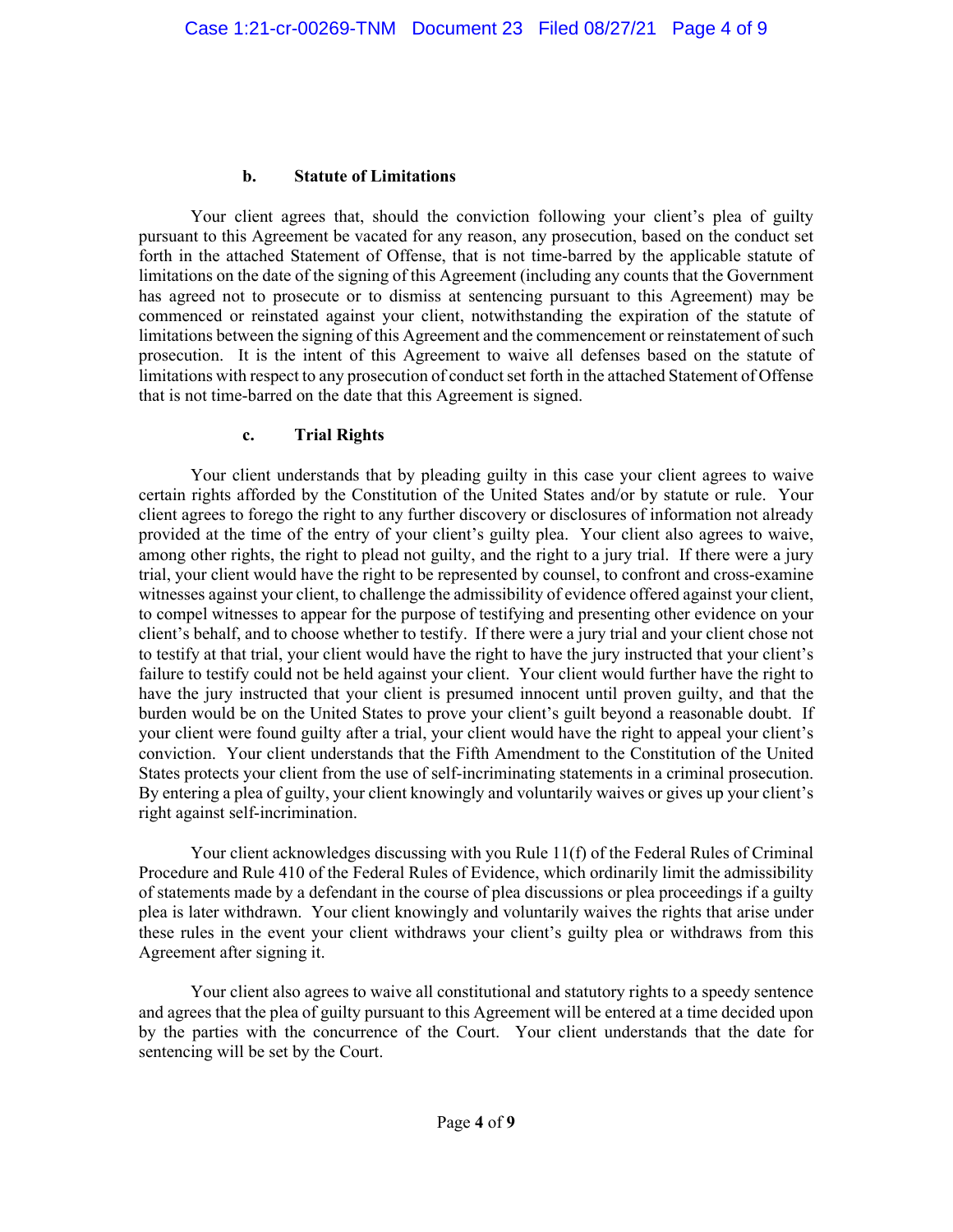### **d. Appeal Rights**

Your client agrees to waive, insofar as such waiver is permitted by law, the right to appeal the conviction in this case on any basis, including but not limited to claim(s) that (1) the statute(s) to which your client is pleading guilty is unconstitutional, and (2) the admitted conduct does not fall within the scope of the statute(s). Your client understands that federal law, specifically 18 U.S.C. § 3742, affords defendants the right to appeal their sentences in certain circumstances. Your client also agrees to waive the right to appeal the sentence in this case, including but not limited to any term of imprisonment, fine, forfeiture, award of restitution, term or condition of supervised release, authority of the Court to set conditions of release, and the manner in which the sentence was determined, except to the extent the Court sentences your client above the statutory maximum or guidelines range determined by the Court. In agreeing to this waiver, your client is aware that your client's sentence has yet to be determined by the Court. Realizing the uncertainty in estimating what sentence the Court ultimately will impose, your client knowingly and willingly waives your client's right to appeal the sentence, to the extent noted above, in exchange for the concessions made by the Government in this Agreement. Notwithstanding the above agreement to waive the right to appeal the conviction and sentence, your client retains the right to appeal on the basis of ineffective assistance of counsel, but not to raise on appeal other issues regarding the conviction or sentence.

### **e. Collateral Attack**

Your client also waives any right to challenge the conviction entered or sentence imposed under this Agreement or otherwise attempt to modify or change the sentence or the manner in which it was determined in any collateral attack, including, but not limited to, a motion brought under 28 U.S.C. § 2255 or Federal Rule of Civil Procedure 60(b), except to the extent such a motion is based on newly discovered evidence or on a claim that your client received ineffective assistance of counsel. Your client reserves the right to file a motion brought under 18 U.S.C. § 3582(c)(2), but agrees to waive the right to appeal the denial of such a motion.

## **f. Hearings by Video Teleconference and/or Teleconference**

Your client agrees to consent, under the CARES Act, Section 15002(b)(4) and otherwise, to hold any proceedings in this matter – specifically including but not limited to presentment, initial appearance, plea hearing, and sentencing – by video teleconference and/or by teleconference and to waive any rights to demand an in-person/in-Court hearing. Your client further agrees to not challenge or contest any findings by the Court that it may properly proceed by video teleconferencing and/or telephone conferencing in this case because, due to the COVID-19 pandemic, an in-person/in-Court hearing cannot be conducted in person without seriously jeopardizing public health and safety and that further there are specific reasons in this case that any such hearing, including a plea or sentencing hearing, cannot be further delayed without serious harm to the interests of justice.

## **10. Use of Self-Incriminating Information**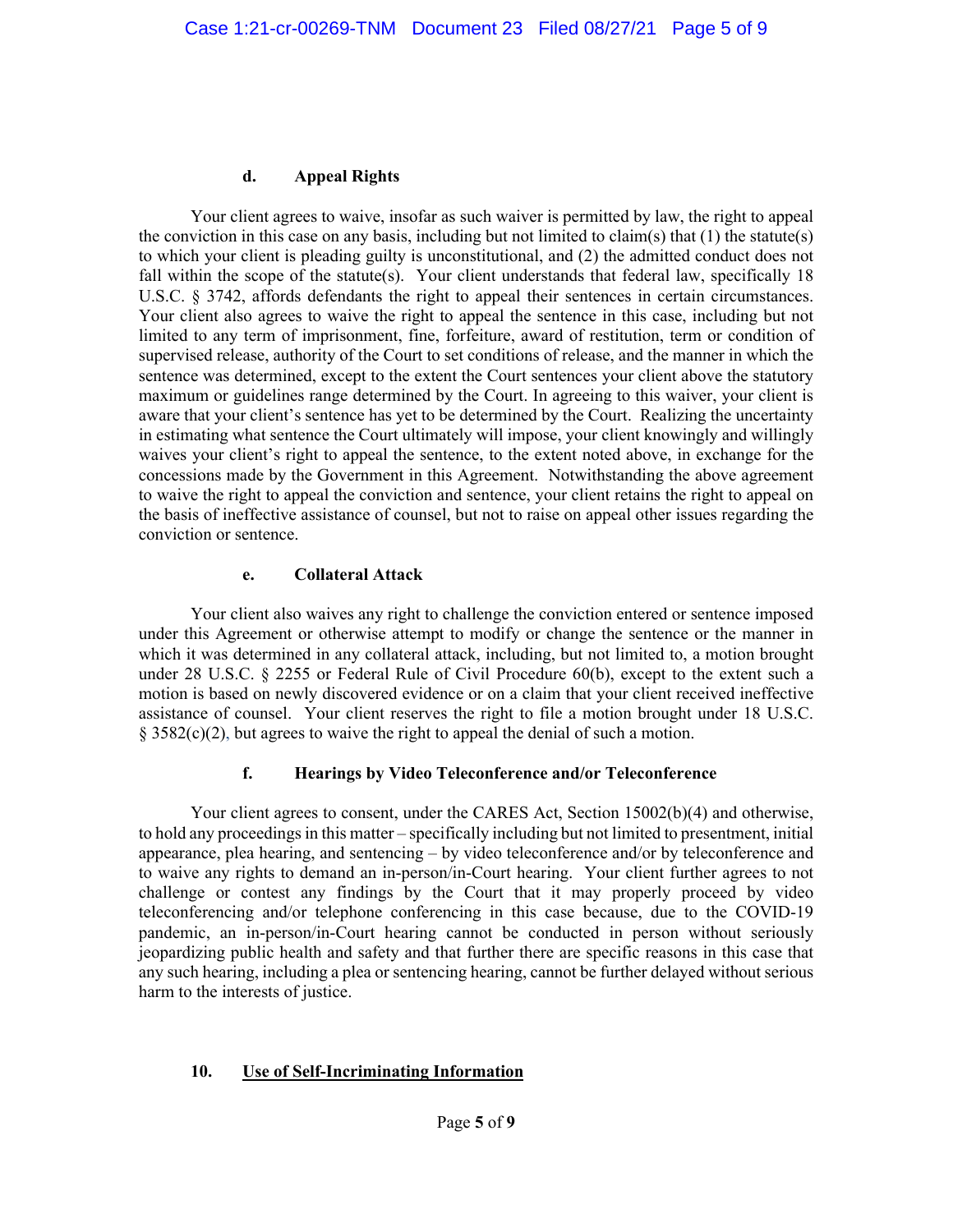The Government and your client agree, that the Government will be free to use against your client for any purpose at the sentencing in this case or in any related criminal or civil proceedings, any self-incriminating information provided by your client pursuant to this Agreement or during the course of debriefings conducted in anticipation of this Agreement, regardless of whether those debriefings were previously covered by an "off the record" agreement by the parties.

#### **11. Restitution**

Your client acknowledges that the riot that occurred on January 6, 2021, caused, as of May 17, 2021, approximately \$1,495,326.55 damage to the United States Capitol. Your client agrees as part of the plea in this matter to pay restitution to the Department of Treasury in the amount of \$500.

Payments of restitution shall be made to the Clerk of the Court. In order to facilitate the collection of financial obligations to be imposed in connection with this prosecution, your client agrees to disclose fully all assets in which your client has any interest or over which your client exercises control, directly or indirectly, including those held by a spouse, nominee or other third party. Your client agrees to submit a completed financial statement on a standard financial disclosure form which has been provided to you with this Agreement to the Financial Litigation Unit of the United States Attorney's Office, as it directs. If you do not receive the disclosure form, your client agrees to request one from usadc.ecfflu@usa.doj.gov. Your client will complete and electronically provide the standard financial disclosure form to usadc.ecfflu@usa.doj.gov 30 days prior to your client's sentencing. Your client agrees to be contacted by the Financial Litigation Unit of the United States Attorney's Office, through defense counsel, to complete a financial statement. Upon review, if there are any follow-up questions, your client agrees to cooperate with the Financial Litigation Unit. Your client promises that the financial statement and disclosures will be complete, accurate and truthful, and understands that any willful falsehood on the financial statement could be prosecuted as a separate crime punishable under 18 U.S.C. § 1001, which carries an additional five years' incarceration and a fine.

Your client expressly authorizes the United States Attorney's Office to obtain a credit report on your client in order to evaluate your client's ability to satisfy any financial obligations imposed by the Court or agreed to herein.

Your client understands and agrees that the restitution or fines imposed by the Court will be due and payable immediately and subject to immediate enforcement by the United States. If the Court imposes a schedule of payments, your client understands that the schedule of payments is merely a minimum schedule of payments and will not be the only method, nor a limitation on the methods, available to the United States to enforce the criminal judgment, including without limitation by administrative offset. If your client is sentenced to a term of imprisonment by the Court, your client agrees to participate in the Bureau of Prisons' Inmate Financial Responsibility Program, regardless of whether the Court specifically imposes a schedule of payments.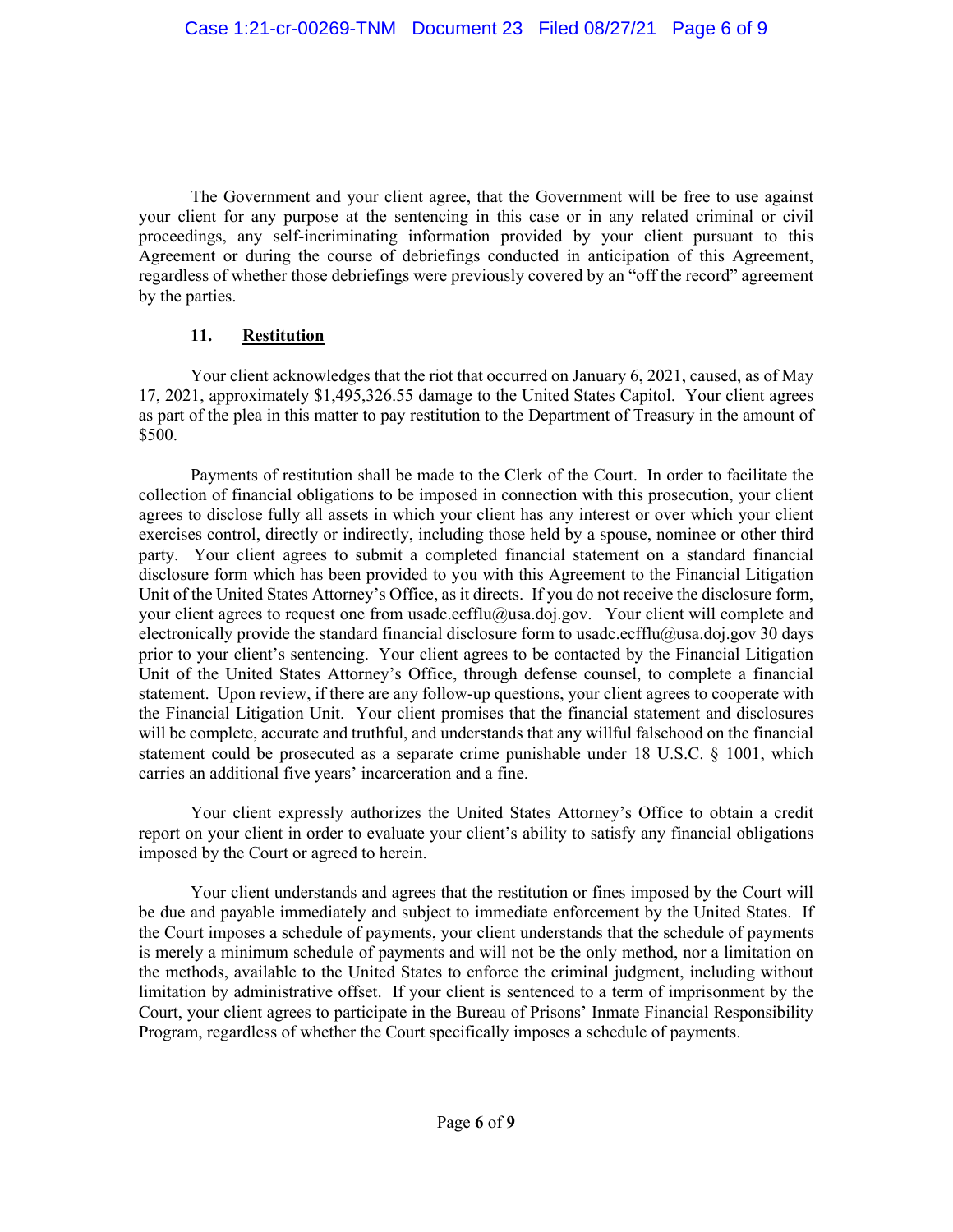Your client certifies that your client has made no transfer of assets in contemplation of this prosecution for the purpose of evading or defeating financial obligations that are created by this Agreement and/or that may be imposed by the Court. In addition, your client promises to make no such transfers in the future until your client has fulfilled the financial obligations under this Agreement.

## **13. Breach of Agreement**

Your client understands and agrees that, if after entering this Agreement, your client fails specifically to perform or to fulfill completely each and every one of your client's obligations under this Agreement, or engages in any criminal activity prior to sentencing, your client will have breached this Agreement. In the event of such a breach: (a) the Government will be free from its obligations under this Agreement; (b) your client will not have the right to withdraw the guilty plea; (c) your client will be fully subject to criminal prosecution for any other crimes, including perjury and obstruction of justice; and (d) the Government will be free to use against your client, directly and indirectly, in any criminal or civil proceeding, all statements made by your client and any of the information or materials provided by your client, including such statements, information and materials provided pursuant to this Agreement or during the course of any debriefings conducted in anticipation of, or after entry of, this Agreement, whether or not the debriefings were previously characterized as "off-the-record" debriefings, and including your client's statements made during proceedings before the Court pursuant to Rule 11 of the Federal Rules of Criminal Procedure.

Your client understands and agrees that the Government shall be required to prove a breach of this Agreement only by a preponderance of the evidence, except where such breach is based on a violation of federal, state, or local criminal law, which the Government need prove only by probable cause in order to establish a breach of this Agreement.

Nothing in this Agreement shall be construed to permit your client to commit perjury, to make false statements or declarations, to obstruct justice, or to protect your client from prosecution for any crimes not included within this Agreement or committed by your client after the execution of this Agreement. Your client understands and agrees that the Government reserves the right to prosecute your client for any such offenses. Your client further understands that any perjury, false statements or declarations, or obstruction of justice relating to your client's obligations under this Agreement shall constitute a breach of this Agreement. In the event of such a breach, your client will not be allowed to withdraw your client's guilty plea.

## **15. Complete Agreement**

No agreements, promises, understandings, or representations have been made by the parties or their counsel other than those contained in writing herein, nor will any such agreements, promises, understandings, or representations be made unless committed to writing and signed by your client, defense counsel, and an Assistant United States Attorney for the District of Columbia.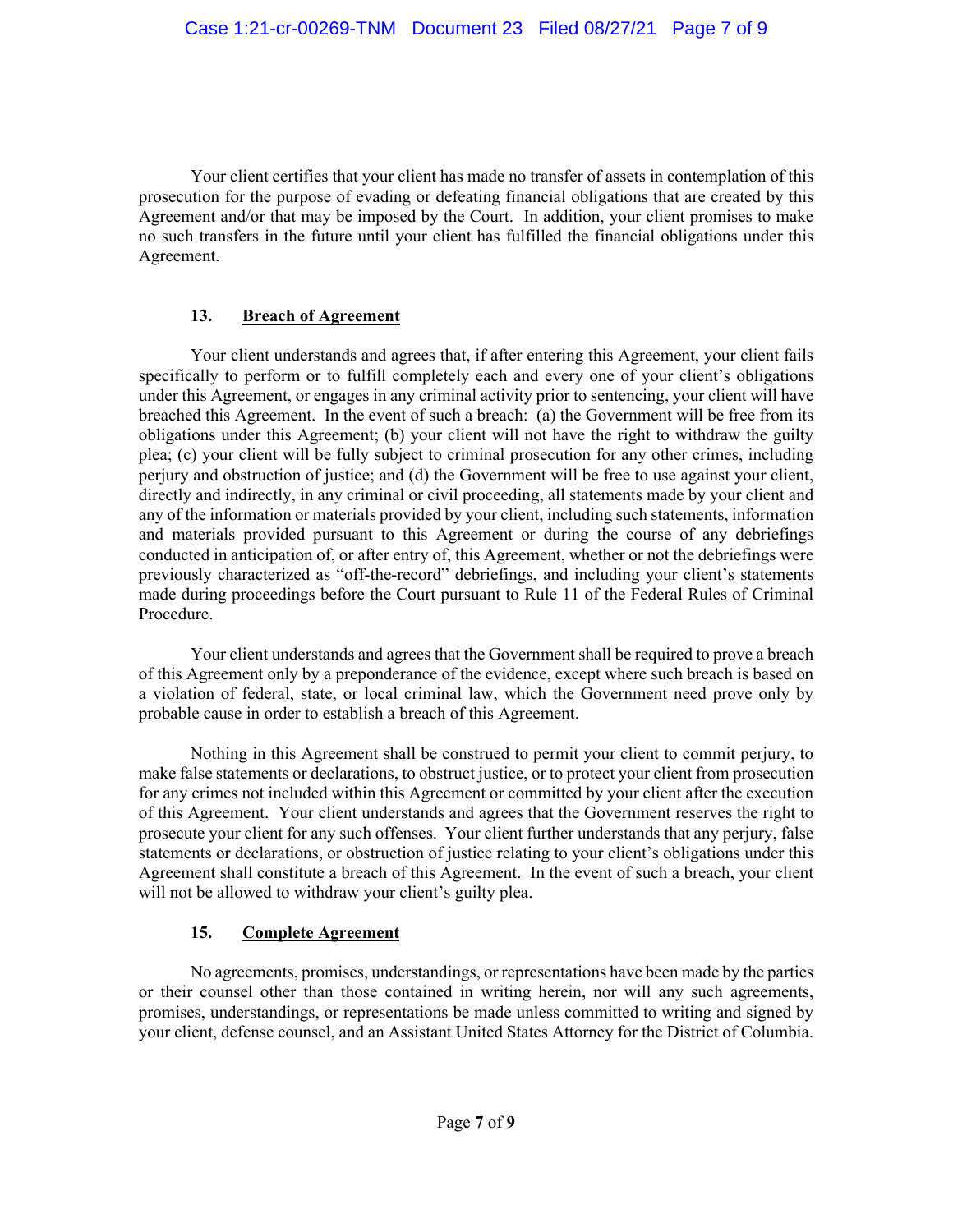### Case 1:21-cr-00269-TNM Document 23 Filed 08/27/21 Page 8 of 9

Your client further understands that this Agreement is binding only upon the Criminal and Superior Court Divisions of the United States Attorney's Office for the District of Columbia. This Agreement does not bind the Civil Division of this Office or any other United States Attorney's Office, nor does it bind any other state, local, or federal prosecutor. It also does not bar or compromise any civil, tax, or administrative claim pending or that may be made against your client.

If the foregoing terms and conditions are satisfactory, your client may so indicate by signing this Agreement and the Statement of Offense, and returning both to me no later than August 16, 2021.

Sincerely yours,

\_\_\_\_\_\_\_\_\_\_\_\_\_\_\_\_\_\_\_\_\_\_\_\_\_\_

Channing D. Phillips Acting United States Attorney

By:  $\bigcup_{\gamma\vdash\gamma}\bigcup_{\gamma\in\gamma}\bigcup_{\gamma\in\gamma}$ 

Clayton H. O'Connor Trial Attorney (detailee)